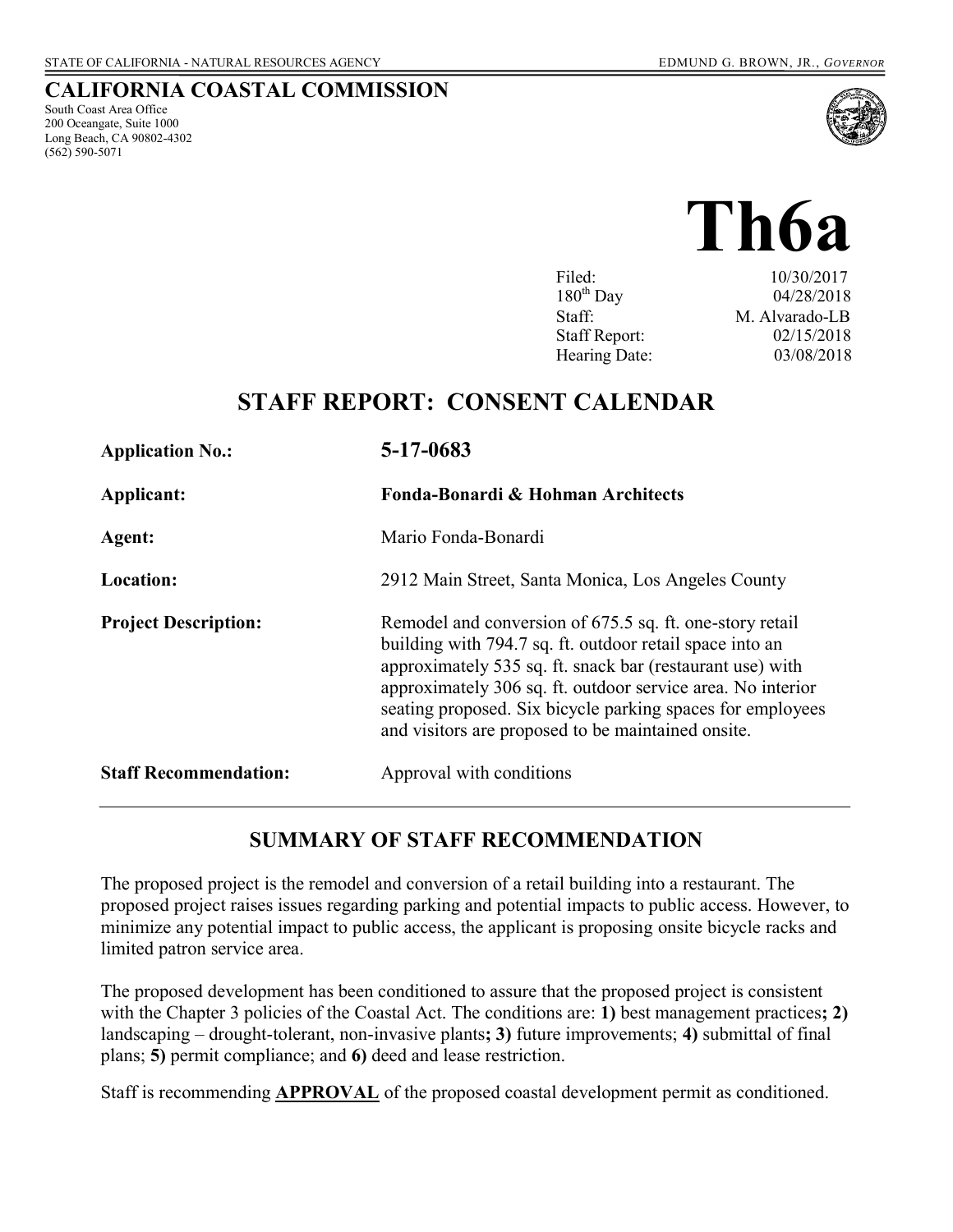# **TABLE OF CONTENTS**

### **EXHIBITS**

Exhibit  $1 -$ Project Location<br>Exhibit  $2 -$ Project Plans Exhibit  $3 - E$  Elevations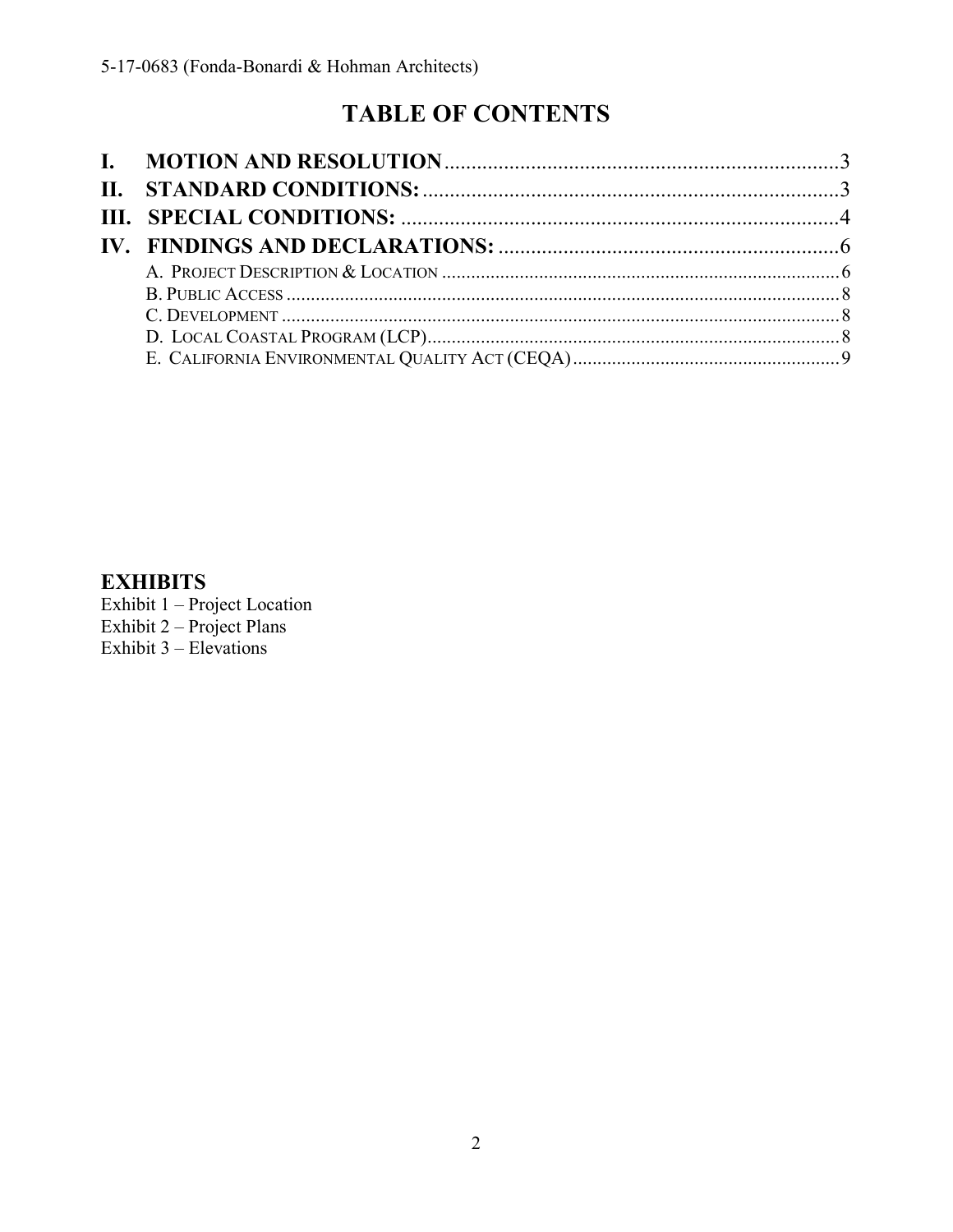# <span id="page-2-0"></span>**I. MOTION AND RESOLUTION**

#### **Motion:**

*I move that the Commission approve the coastal development permit applications included on the consent calendar in accordance with the staff recommendations.*

Staff recommends a **YES** vote. Passage of this motion will result in approval of all of the permits included on the consent calendar. The motion passes only by affirmative vote of a majority of the Commissioners present.

#### **Resolution:**

*The Commission hereby approves a coastal development permit for the proposed development and adopts the findings set forth below on grounds that the development as conditioned will be in conformity with the policies of Chapter 3 of the Coastal Act and will not prejudice the ability of the local government having jurisdiction over the area to prepare a Local Coastal Program conforming to the provisions of Chapter 3. Approval of the permit complies with the California Environmental Quality Act because either 1) feasible mitigation measures and/or alternatives have been incorporated to substantially lessen any significant adverse effects of the development on the environment, or 2) there are no further feasible mitigation measures or alternatives that would substantially lessen any significant adverse impacts of the development on the environment.* 

## <span id="page-2-1"></span>**II. STANDARD CONDITIONS:**

This permit is granted subject to the following standard conditions:

- 1. **Notice of Receipt and Acknowledgment**. The permit is not valid and development shall not commence until a copy of the permit, signed by the permittee or authorized agent, acknowledging receipt of the permit and acceptance of the terms and conditions, is returned to the Commission office.
- 2. **Expiration.** If development has not commenced, the permit will expire two years from the date on which the Commission voted on the application. Development shall be pursued in a diligent manner and completed in a reasonable period of time. Application for extension of the permit must be made prior to the expiration date.
- 3. **Interpretation.** Any questions of intent of interpretation of any condition will be resolved by the Executive Director or the Commission.
- 4. **Assignment.** The permit may be assigned to any qualified person, provided assignee files with the Commission an affidavit accepting all terms and conditions of the permit.
- 5. **Terms and Conditions Run with the Land.** These terms and conditions shall be perpetual, and it is the intention of the Commission and the permittee to bind all future owners and possessors of the subject property to the terms and conditions.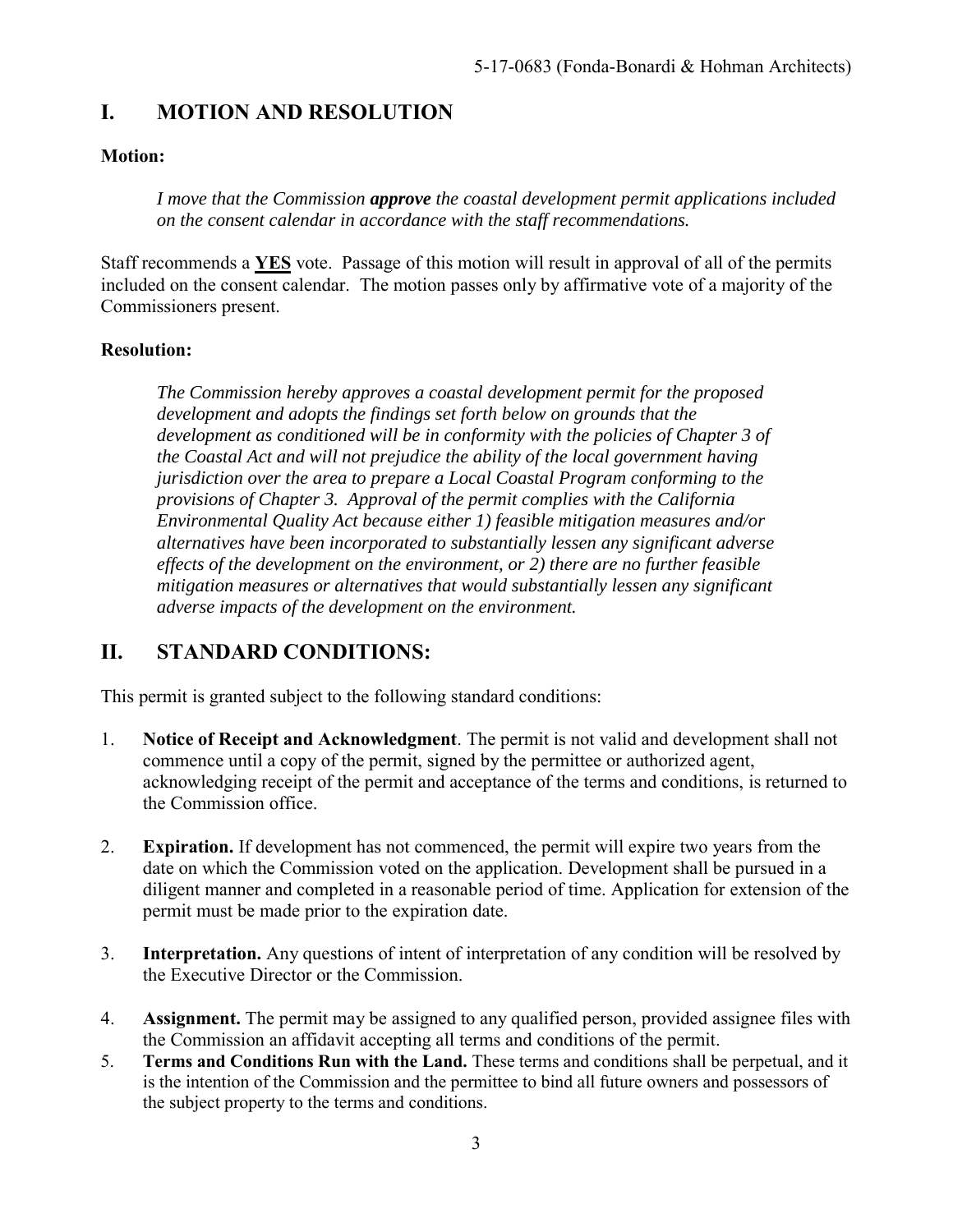#### <span id="page-3-0"></span>**III. SPECIAL CONDITIONS:**

This permit is granted subject to the following special conditions:

#### **1. Storage of Construction Materials, Mechanized Equipment and Removal of Construction Debris**

The permittee shall comply with the following construction-related requirements:

- (a) No demolition or construction materials, debris, or waste shall be placed or stored where it may enter sensitive habitat, receiving waters or a storm drain, or be subject to wave, wind, rain, or tidal erosion and dispersion.
- (b) No demolition or construction equipment, materials, or activity shall be placed in or occur in any location that would result in impacts to environmentally sensitive habitat areas, streams, wetlands or their buffers.
- (c) Any and all debris resulting from demolition or construction activities shall be removed from the project site within 24 hours of completion of the project.
- (d) Demolition or construction debris and sediment shall be removed from work areas each day that demolition or construction occurs to prevent the accumulation of sediment and other debris that may be discharged into coastal waters.
- (e) All trash and debris shall be disposed in the proper trash and recycling receptacles at the end of every construction day.
- (f) The applicant(s) shall provide adequate disposal facilities for solid waste, including excess concrete, produced during demolition or construction.
- (g) Debris shall be disposed of at a legal disposal site or recycled at a recycling facility. If the disposal site is located in the coastal zone, a coastal development permit or an amendment to this permit shall be required before disposal can take place unless the Executive Director determines that no amendment or new permit is legally required.
- (h) All stock piles and construction materials shall be covered, enclosed on all sides, shall be located as far away as possible from drain inlets and any waterway, and shall not be stored in contact with the soil.
- (i) Machinery and equipment shall be maintained and washed in confined areas specifically designed to control runoff. Thinners or solvents shall not be discharged into sanitary or storm sewer systems.
- (j) The discharge of any hazardous materials into any receiving waters shall be prohibited.
- (k) Spill prevention and control measures shall be implemented to ensure the proper handling and storage of petroleum products and other construction materials. Measures shall include a designated fueling and vehicle maintenance area with appropriate berms and protection to prevent any spillage of gasoline or related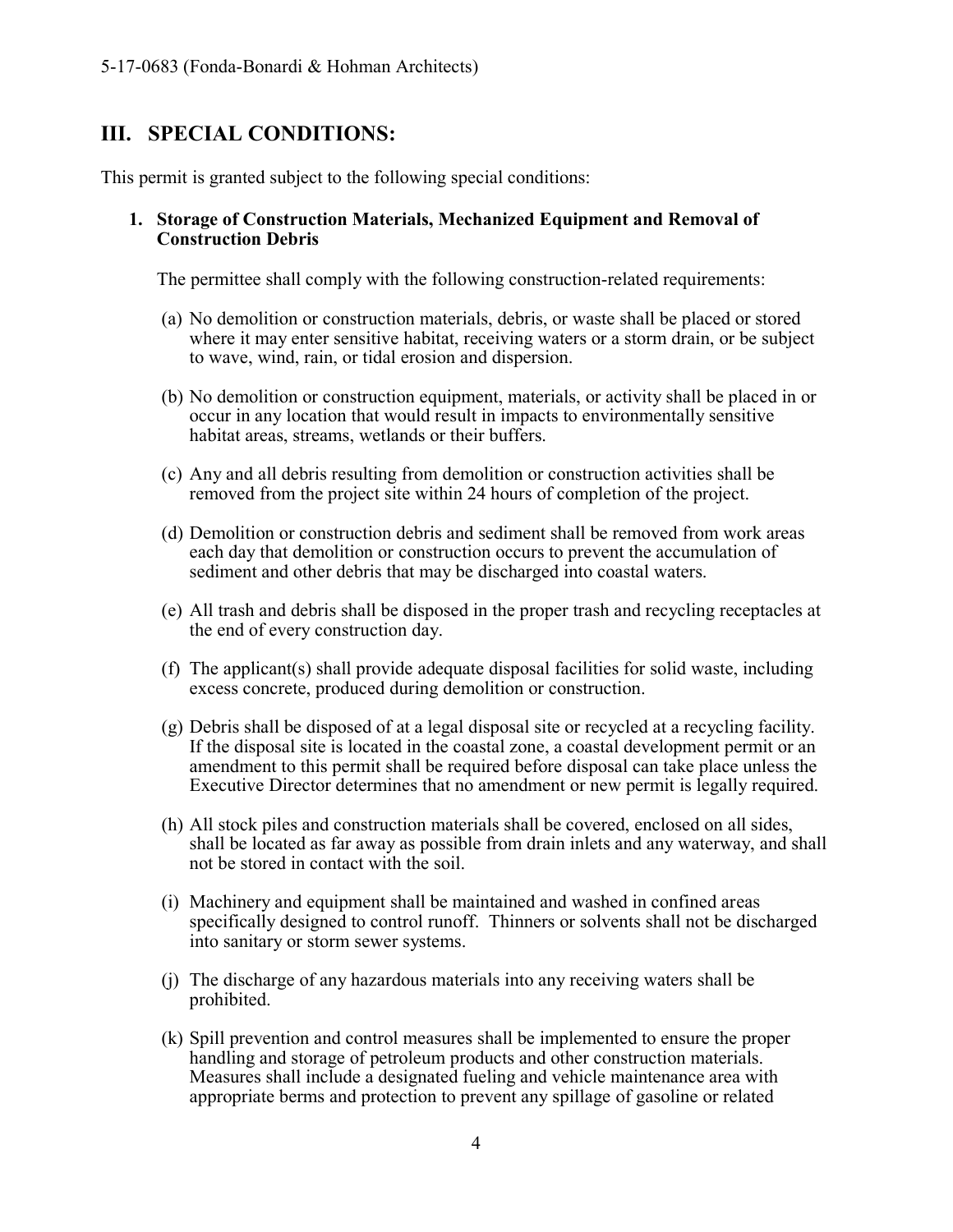petroleum products or contact with runoff. The area shall be located as far away from the receiving waters and storm drain inlets as possible.

- (l) Best Management Practices (BMPs) and Good Housekeeping Practices (GHPs) designed to prevent spillage and/or runoff of demolition or construction-related materials, and to contain sediment or contaminants associated with demolition or construction activity, shall be implemented prior to the on-set of such activity.
- (m)All BMPs shall be maintained in a functional condition throughout the duration of construction activity.

#### **2. Landscaping − Drought Tolerant, Non-Invasive Plants.**

- A. PRIOR TO ISSUANCE OF THE COASTAL DEVELOPMENT PERMIT, the applicant shall submit, in a form and content acceptable to the Executive Director, two (2) sets of revised landscaping plans, which shall include and be consistent with the following:
	- i. Vegetated landscaped areas shall only consist of native plants or non-native drought tolerant plants, which are non-invasive. No plant species listed as problematic and/or invasive by the California Native Plant Society (http://www.CNPS.org/), the California Invasive Plant Council (formerly the California Exotic Pest Plant Council) (http://www.cal-ipc.org/), or as may be identified from time to time by the State of California shall be employed or allowed to naturalize or persist on the site. No plant species listed as a "noxious weed" by the State of California or the U.S. Federal Government shall be utilized within the property. All plants shall be low-water use plants as identified by California Department of Water Resources (See:<http://www.water.ca.gov/wateruseefficiency/docs/wucols00.pdf> and [http://ucanr.edu/sites/WUCOLS/files/183488.pdf\)](http://ucanr.edu/sites/WUCOLS/files/183488.pdf).
	- ii. Use of reclaimed water for irrigation is encouraged. If using potable water for irrigation, only drip or microspray irrigation systems may be used. Other water conservation measures shall be considered, such as weather based irrigation controllers.
- B. The permittee shall undertake development in accordance with the approved plan. Any proposed changes to the approved final plan shall be reported to the Executive Director. No changes to the approved final plans shall occur without a Commission amendment to this coastal development permit unless the Executive Director determines that no amendment is required.
- **3. Future Development.** This permit is only for the development described in Coastal Development Permit No. 5-17-0683. Pursuant to Title 14 California Code of Regulations Section 13253(b)(6), the exemptions otherwise provided in Public Resources Code Section 30610(a) shall not apply to the development governed by Coastal Development Permit No. 5-17-0683. Accordingly, any future improvements to the restaurant authorized by this Coastal Development Permit No. 5-17-0683, including but not limited to repair and maintenance identified as requiring a permit in Public Resources Section 30610(d) and Title 14 California Code of Regulations Sections 13252(a)-(b), shall require an amendment to Permit No. 5-17-0683 from the Commission or shall require an additional coastal development permit from the Commission or from the applicable certified local government.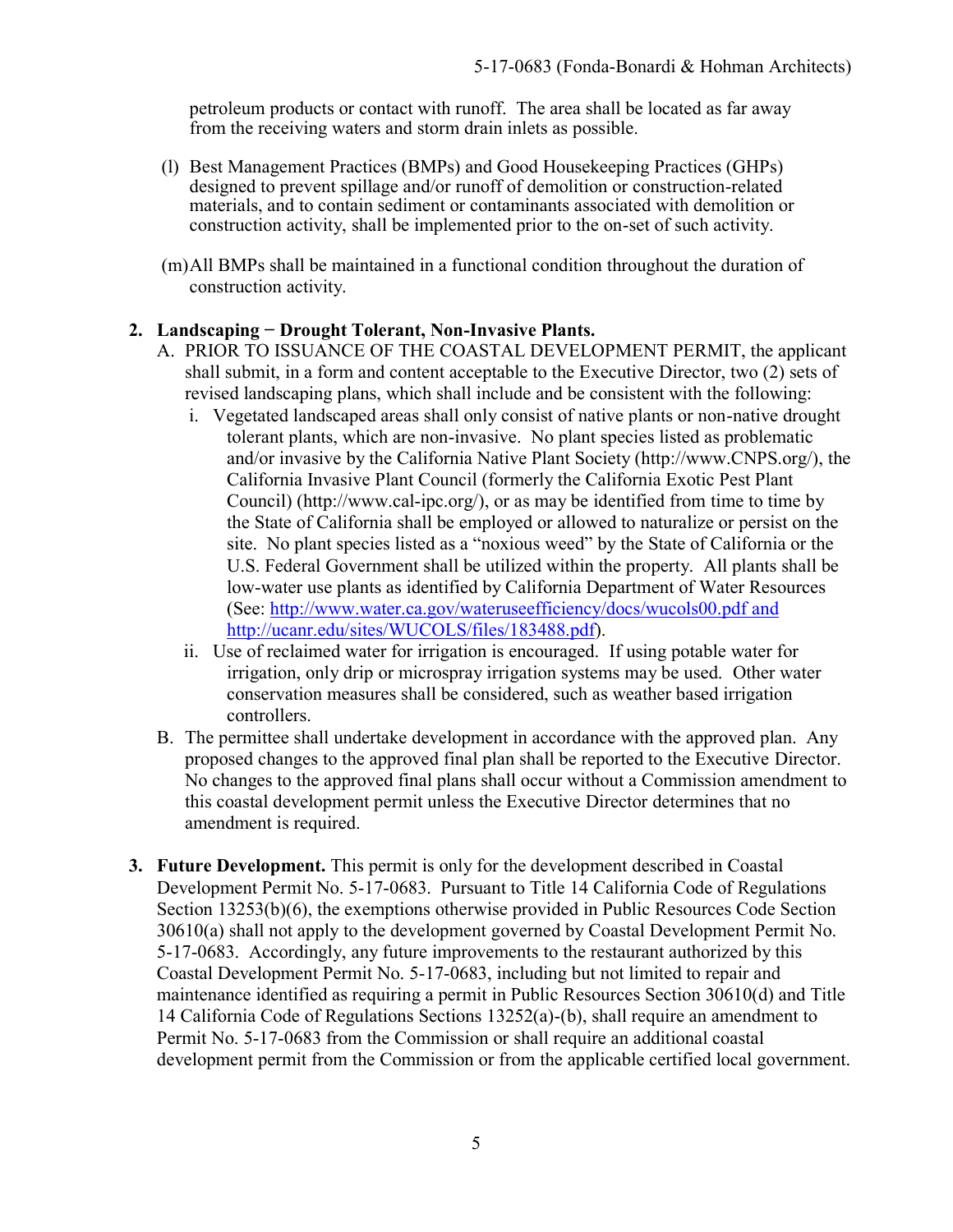**4. Final Revised Plans.** PRIOR TO ISSUANCE OF THE COASTAL DEVELOPMENT PERMIT, the applicant shall submit, for the review and approval of the Executive Director, two (2) full-sized (2-ft. by 3-ft.) sets of final plans drawn to scale. The final plans shall be in substantial conformance with the revised plans submitted October 25, 2017 to the South Coast District Office.

The applicant shall undertake development in accordance with the approved final plans. Any proposed changes to the approved final plans shall be reported to the Executive Director. No changes to the approved final plans shall occur without a Commission amendment to this Coastal Development Permit unless the Executive Director determines that no amendment is legally required.

- **5. Permit Compliance**. All development must occur in strict compliance with the proposal as set forth in the application, subject to any special conditions imposed herein. Any deviation from the approved plans must be submitted for review by the Executive Director to determine whether an amendment to this Coastal Development Permit No. 5-17-0683 is necessary pursuant to the requirements of the Coastal Act and the California Code of Regulations.
- **6. Deed and Lease Restriction.** PRIOR TO ISSUANCE OF THE COASTAL DEVELOPMENT PERMIT, the applicant shall submit to the Executive Director for review and approval documentation demonstrating that the landowner(s) and lessor have executed and recorded against the parcel(s) governed by this permit a deed and lease restriction, in a form and content acceptable to the Executive Director: (1) indicating that, pursuant to this permit, the California Coastal Commission has authorized development on the subject property, subject to terms and conditions that restrict the use and enjoyment of that property; and (2) imposing the Special Conditions of this permit as covenants, conditions and restrictions on the use and enjoyment of the Property. The deed and lease restriction shall include a legal description of the entire parcel or parcels governed by this permit. The deed and lease restriction shall also indicate that, in the event of an extinguishment or termination of the lease for any reason, the terms and conditions of this permit shall continue to restrict the use and enjoyment of the subject property so long as either this permit or the development it authorizes, or any part, modification, or amendment thereof, remains in existence on or with respect to the subject property.

# <span id="page-5-0"></span>**IV. FINDINGS AND DECLARATIONS:**

# <span id="page-5-1"></span>**A. PROJECT DESCRIPTION & LOCATION**

The applicant is proposing to remodel and convert an existing 675.5 sq. ft. one-story commercial retail building with 794.7 sq. ft. outdoor retail space into an approximately 535 sq. ft. snack bar (restaurant use) with 306 sq. ft. outdoor service area (**[Exhibits 2 & 3](https://documents.coastal.ca.gov/reports/2018/3/th6a/th6a-3-2018-exhibits.pdf)**). According to the applicant, the amount of demolition of the existing structure proposed will be limited to removal of approximately 140 sq. ft., and demolition of 31.3% (43.33 ft. out of 138.46 linear-ft.) of the exterior walls. Reinforcement of the foundation is proposed to bring the structure into conformance with current structural codes. Existing roof framing is to remain in place but additional roof rafters and new roofing membrane are proposed.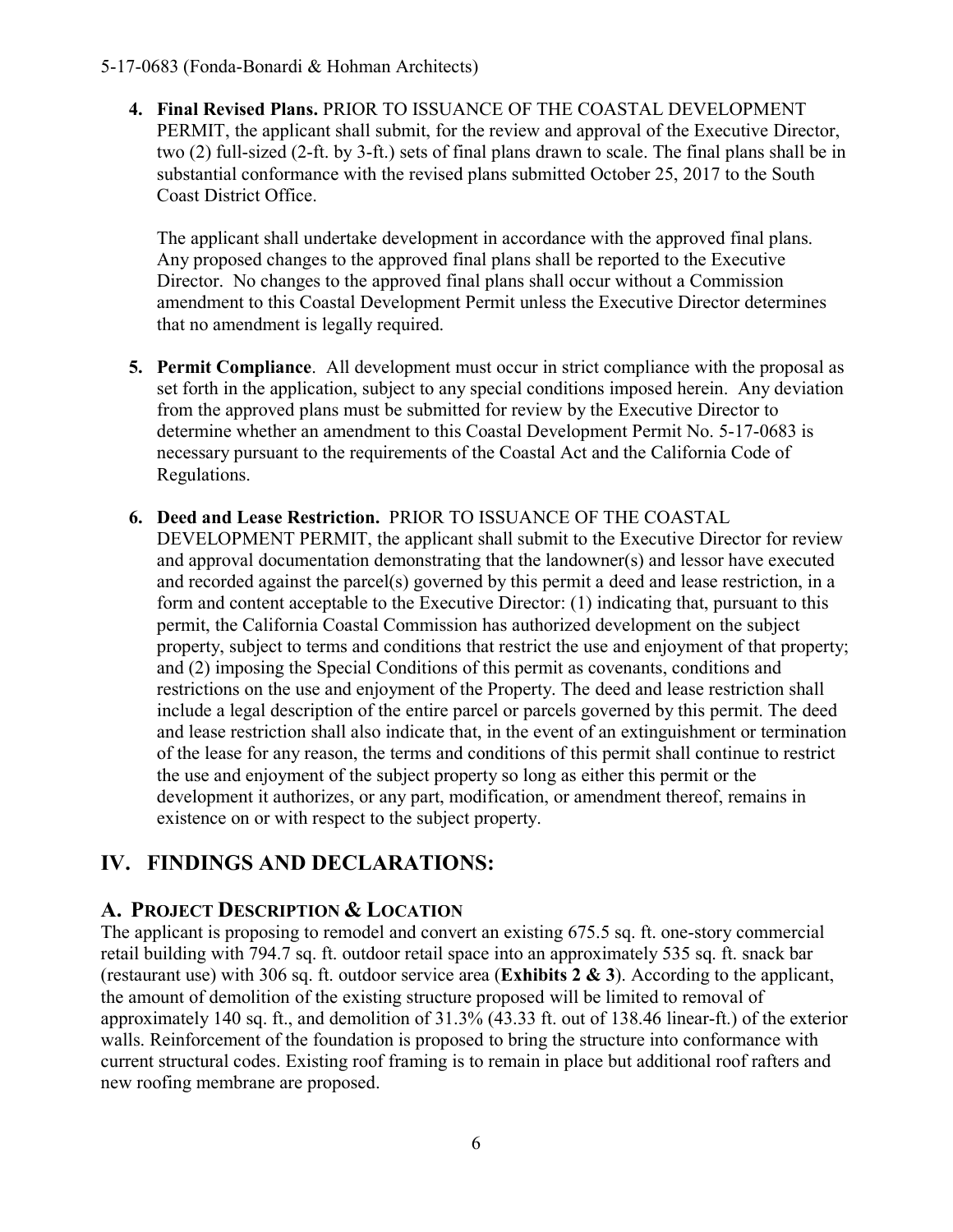The subject site is located on Main Street in the City of Santa Monica ("City"), Los Angeles County**.** The site is situated on the west side of Main Street between Ashland Avenue and Kinney Street **[\(Exhibit 1\).](https://documents.coastal.ca.gov/reports/2018/3/th6a/th6a-3-2018-exhibits.pdf)** The 1949.7 sq. ft. lot is currently developed with a 675.5 sq. ft. commercial retail building. The City's certified Land Use Plan designated the project site as Main Street Special Commercial. The surrounding area is currently developed with commercial uses within a specialty shopping and visitor-serving area.

The proposed project has the potential to degrade water quality because the proposed development has a potential for a discharge of polluted runoff from the project site into coastal waters. To ensure the proposed project incorporates and implements measures to address erosion, water quality, and pollution, the Commission imposes construction-related requirements and best management practices under **Special Condition 1**. The applicant is proposing landscaping; therefore, to minimize water use, the Commission imposes **Special Condition 2**, which implements the installation of drought-tolerant (low-water use), non-invasive plants and water conservative irrigation systems.

#### **Public Access and Parking**

The project site is two blocks east of the Santa Monica State Beach. The Commission has consistently found that a direct relationship exists between the provision of adequate parking and the availability of public access to the coast. Because the project site is located in a commercial area within close proximity to a number of coastal recreational areas and visitor serving uses, the provision of adequate on-site parking or alternative means of transportation is critical for continued public beach access in the area. Furthermore, the Commission has consistently addressed both public and private parking issues in order to protect the ability of beach visitors who depend on the automobile to access the beach.

The project site consists of pre-Coastal Act commercial development with no on-site or otherwise associated vehicular parking. Moreover, the applicant is not proposing any parking spaces. Because of the small size of the project site and narrow frontage, the applicant has indicated that it is economically infeasible to provide on-site parking.

The proposed restaurant use will have approximately 306 sq. ft. of public service area (seating area). The existing parking demand for retail use of the existing 675.5 sq. ft. structure with 794.7 sq. ft. of outdoor retail space equates to approximately 6.5 parking spaces based on the Commission's general parking standards established through Commission permit action of 1 parking space per 225 sq. ft. of retail space. The applicant originally proposed approximately 467 sq. ft. (excluding ramp, planters, bike racks, trash areas) of restaurant service area, which would have generated a parking demand of approximately 9.3 parking spaces based on the Commission's standards of 1 parking space per 50 sq. ft. of service area for restaurant uses. However, the project has been modified to reduce the patron service area to approximately 306 sq. ft., which will only generate a parking demand of approximately 6.1 parking spaces and will not exceed the existing parking demand.

Moreover, the applicant has increased the total number of onsite bicycle parking spaces originally proposed from two to six bicycle parking spaces. Additionally, the project site abuts a City owned public parking lot (Lot No. 9) located along Neilson Way. The Neilson Way lot is one of four Cityowned lots located along Neilson Way. The lots were developed to provide parking for visitors to the visitor-commercial area along Main Street. All four lots provide a total of approximately 361 metered spaces. In addition, the project site is in close proximity to a public bike share station.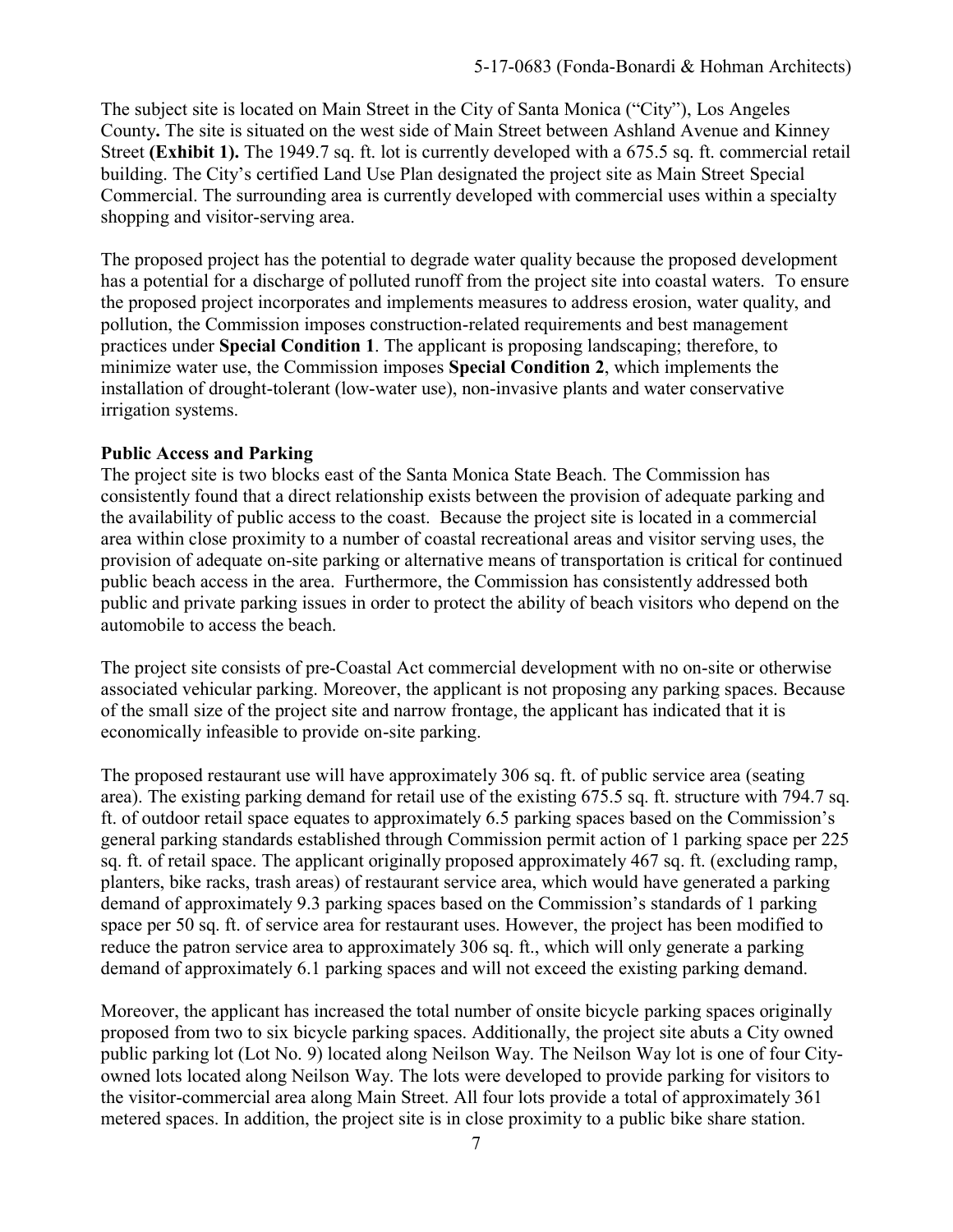Because the demand for parking will not exceed existing demand, and because the project increases available bicycle parking spots and is located near a parking facility, the project's impacts on public beach access are likely minimal.

Because the property has the potential to accommodate more outdoor service area, which could result in an increased intensification of use of the structure, Commission staff recommends **Special Condition 3** to ensure negative impacts to public access to the coast are avoided. Special Condition 3 requires that any future improvements to the restaurant (snack bar) authorized by this Coastal Development Permit No. 5-17-0683, including but not limited to repair and maintenance identified as requiring a permit, will require an amendment to Permit No. 5-17-0683 or an additional coastal development permit from the Commission.

Due to updates and revisions to the project plans during staff review, the Commission imposes **Special Condition 4**, which requires the submittal of final plans incorporating all changes**.**  The Commission imposes **Special Condition 5** to ensure consistency with the conditions of the permit. Finally, the Commission imposes **Special Condition 6** requiring the applicant to record a Deed and Lease Restriction acknowledging that, pursuant to this permit (CDP No. 5-17-0683), the California Coastal Commission has authorized development on the subject property, subject to terms and conditions that restrict the use and enjoyment of that property; and (2) imposing the Special Conditions of this permit as covenants, conditions and restrictions on the use and enjoyment of the Property.

The Commission, therefore, finds that the proposed project, as conditioned, will not have adverse impacts to public access and will be consistent with the Chapter 3 policies of the Coastal Act.

# <span id="page-7-0"></span>**B. PUBLIC ACCESS**

The proposed development will not affect the public's ability to gain access to, and/or to use the coast and nearby recreational facilities. Therefore, as proposed the development, as conditioned, conforms to Sections 30210 through 30214, Sections 30220 through 30224, and 30252 of the Coastal Act.

# <span id="page-7-1"></span>**C. DEVELOPMENT**

The development is located within an existing developed area and is compatible with the character and scale of the surrounding area. However, the proposed project raises concerns that future development of the project site potentially may result in a development which is not consistent with the Chapter 3 policies of the Coastal Act. To assure that future development is consistent with the Chapter 3 policies of the Coastal Act, the Commission finds that a future improvements special condition must be imposed. As conditioned the development conforms with the Chapter 3 policies of the Coastal Act.

# <span id="page-7-2"></span>**D. LOCAL COASTAL PROGRAM (LCP)**

Coastal Act section 30604(a) states that, prior to certification of a local coastal program ("LCP"), a coastal development permit can only be issued upon a finding that the proposed development is in conformity with Chapter 3 of the Act and that the permitted development will not prejudice the ability of the local government to prepare an LCP that is in conformity with Chapter 3. In August 1992, the Commission certified, with suggested modifications, the land use plan portion of the City of Santa Monica's Local Coastal Program, excluding the area west of Ocean Avenue and Neilson